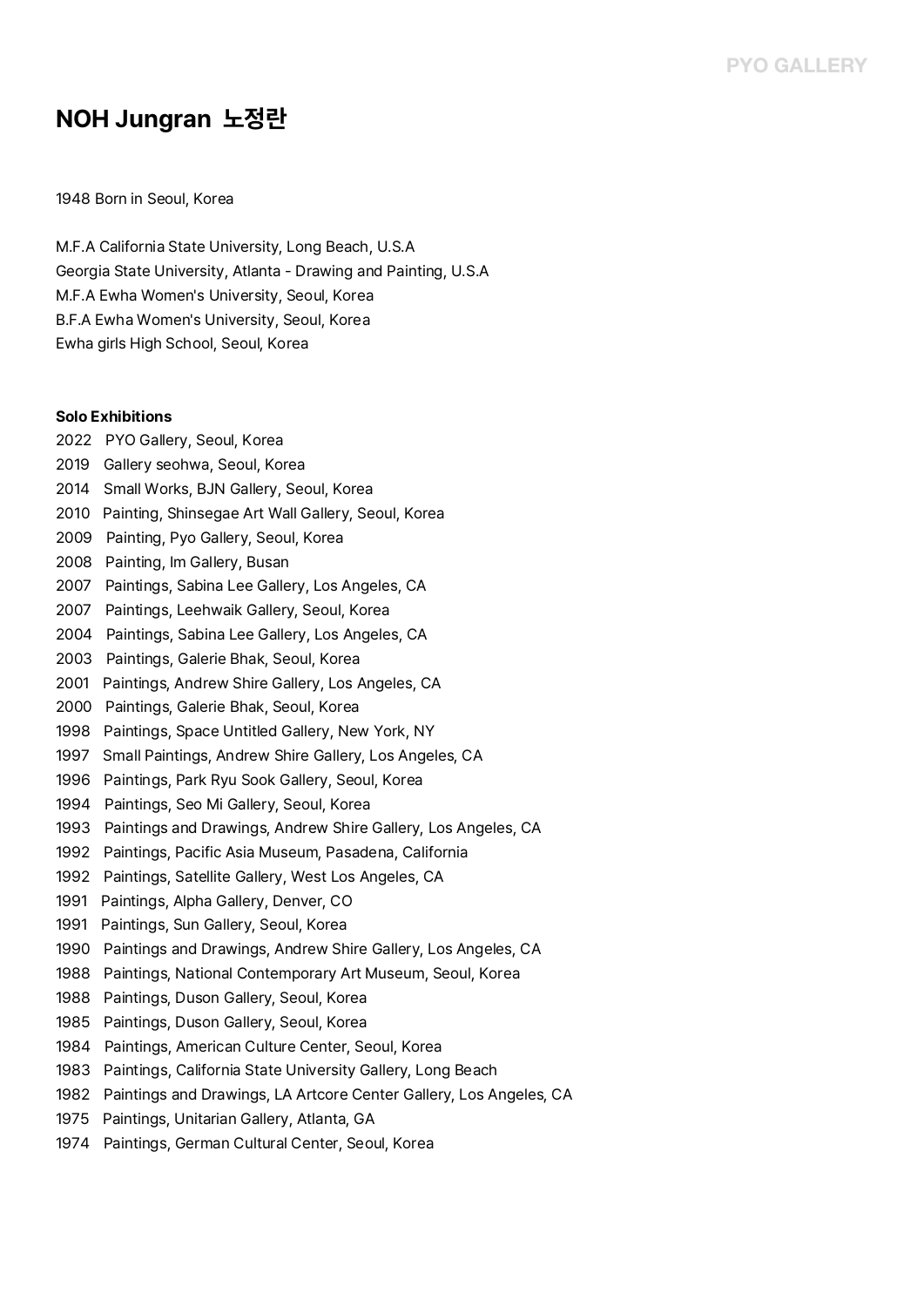#### **2 Person Exhibition**

2005 Leehwaik Gallery

#### **Selected Group Exhibitions**

2018 Any Other Generation, Jungnang art center gallery 1, Seoul, Korea 2014 Drawings, Museum SAN, WonJu, Korea 2013 Kiaf, Pyo Gallery, Coex, Korea 2012 Kiaf, Pyo Gallery, Leehwaik Gallery, Coex, Korea 2011 Kiaf, Pyo Gallery, Leehwaik Gallery, Coex, Korea 2010 Walking Around JungLimLee, ParkSooGeun Museum 2008 15 Woman Artists, Park Soo Keun Museum, Korea 2008 Korean Art Today-The Wall of Expression, Seoul Art Center 2008 Korean Abstract Art, Seoul Museum of Art 2008 Chance, Challenge, Choice, Phillip kang Gallery 2006 Pre-Incheon International Art Biennale Incheon, Korea 2006 Small is Beautiful, Sungnam Art Center, Korea 2006 Art Interchange, Hongik Contemporary Art Museum, Korea 2006 Open Art marker, Coex Hall, Korea 2004 Moving Art Museum, NCAM Korea 2004 Small Art Museum, Daejon Government Bldg 2002 The Color of Korea, Seoul Metropolitan Museum of Art, Seoul, Korea 2002 Aichi Prefectural Museum of Art, Osaka Museum of Modern Art, Iwate Prefectural Museum of Art, Japan 1999 Women's Art Festival, Seoul Art Center, Seoul, Korea 1995 Women Artist Festival, Seoul Metropolitan Art Museum, Seoul, Korea 1995 Same Generation, Kwan Hoon Gallery, Seoul, Korea 1994 Contemporary Artist in Color, Ho-Am Art Museum, Seoul, Korea 1994-02 Works on Paper, Gallery Seo Hwa, Seoul, Korea 1993 7 artist From California, Gallery Art Beam, Seoul Korea<br>1993 Fusion '93, Pauline Hirsh Gallery Los Angeles, CA, USA 1993 Korean Modern Artist, Watts Tower, Los Angeles, CA, USA 1992 Abstract Paintings on Paper From Los Angeles, Gallery X, Exceter, England 1991 Three Worlds One Art, Biola University Gallery, CA, USA 1991 Drawings, Andrew Shire Gallery, Los Angeles, CA, USA 1991 Korean Contemporary Artist Overseas, National Modern Art Museum, Mexico City, Mexico 1990 LA Art Festival, Angel's Gate Cultural Center, San Pedro, CA, USA 1990 WAM, Downey Museum of Art, Downey, CA, USA 1990 Pacific Currents, Muckenthaler Cultural Center, CA, USA 1990 Introduction, Long Beach Art Museum Rental Gallery, CA, USA 1989 Communities: Recent Works by LA Artists, Korea Cultural Service, CA, USA 1989 Recent Paintings, Andrew Shire Gallery, CA, USA 1989 Experience Re-ordered, Allport Gallery, San Francisco, CA, USA 1988 East in Motion, Korea Cultural Center, Los Angeles, CA, USA 1988 Olympiad in Art, National Contemporary Art Museum, Seoul, Korea 1987 Connections, California State University Gallery, Long Beach, CA, USA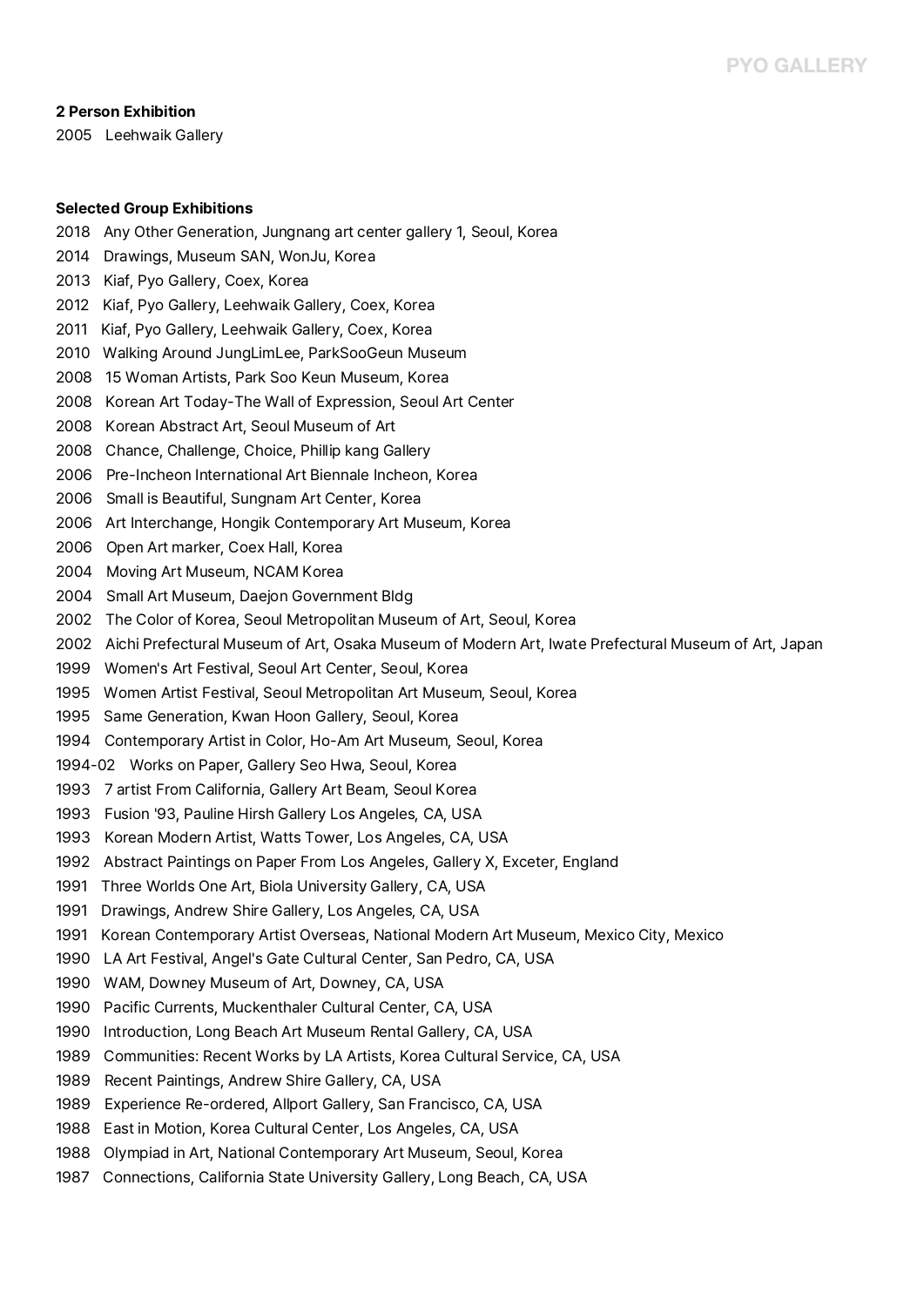# **PYO GALLERY**

- 1985 Pan Pacific Artist, Korean Cultural Fine Arts Center, Seoul, Korea
- 1984 Cultural Festival of LA Olympic, Korea Cultural Center, Los Angeles, CA, USA
- 1983 Korean American Artists, Korean Cultural Center, Los Angeles, CA, USA
- 1982 Artist in Foreign Country, National Modern Art Museum, Seoul, Korea
- 1981 East Meets West, Joselyn Center of Art, Torrance, CA, USA
- 1980 Paintings of Six Korean Artists, 1:16 Gallery, Los Angeles, CA, USA
- 1979 Asian American Artist Show, M.M. Shinno Gallery, Los Angeles, CA, USA
- 1971-74 Expression Group, Press Center Gallery, Seoul, Korea

#### **Bibliography**

Bell, Evelyn, "In search of Harmony", Anaheim Hills News (July 11, 1991) Barrie, Lita, "Balancing of Opposites", Catalogue (1991) Cheun, Seungbok, "Swirling Coherent Mass", The Korea Herald (May 3, 1974), P.10, illustration. Cho, Sangha, "Exhibition Hall", The Korea Times (March 6, 1984), illustration. Chung, Byungkwan, "Abstract Between Expression and Impression", The Korea Daily News (March 22, 1984) Chung, Byungkwan, "Between Life and Emotion", Catalogue (1985), illustration Conde, Teresa del, "Mixture of East and West", Museum of Modern Art,Mexico, Catalogue (March 1991), illustration Dickenson, Carol, "Uptown Downtown Art", Denver Post (June 16, 1991) Gottlieb, Shirle, "Balance of Opposites", Art Week (October 20, 1988) Jung, Moojung, "Focus", Art in Culture (April, 2003) Kim, Meejin, "Review", Wolgan Misool (December, 2009) Kim, Yongdae, "From Form to Symbol", Wolgan Misool (June, 1977) Lee, Jinhee, "Artist Plaza", Space (June, 1996) Lee, Joon, "Powerful Creation", Catalogue (April 29, 1974) Lee, Kyungsung, "East in Motion" Catalogue (October 20, 1988) Lee, Seukki, "3 Artist in California", Korea News Review (December 22,1990) P.31, illustration Lee, Taeho, "Review", Wolgan Misool (April, 2003) Oh, Kwang Su, "Cultivation of Colors-Jungran Noh's Recent Painting", Catalogue (2007) Robinson, Jennifer, "Mind Landscapes", The Korea Herald (March 8, 1984)P.5, illustration Shin, Soyoung, "Resonance with Nature through Sweeping Colors", Catalogue (2009) Smith, Helen, "Women in arts", Atlanta Journal and Constitution(September 22, 1975) Song, Misook, "95 Women Art Festival", Catalogue (1995) "Recent Paintings of Colorist Jungran Noh", Catalogue (2003) Starrels, Josine lanco, "Emotionally Charged Beautifully Controlled", Catalogue(May 1. 1988) Suda, Nancy, "Women in the Arts Month", Newsletter Vol. 26, No. 5 (September 30, 1975) Suh, Sungrock, "Mind Landscape", Sun Misool (1991, Vol. 50) Yoo, June sang, "Korean Color in Contemporary Arts", Ho-Am Art Museum, Catalogue (1995) Yoo, Kyunghee, "Significant Desire of Colors Play", Art in Culture(March, 2000) Yoon, Jinseup, "Review", Wolgan Misool (2007) Yoon, Nanjee, "Mind Landscape Strained with Deep Silence", Wolgan Misool (April, 2000) Zimmer, Kathy, "Silken Threads and Golden Butterflies: Asian Americans", Yesterday and Tomorrow: California Women<br>Artists, Mid March Art Press, New York, (1989)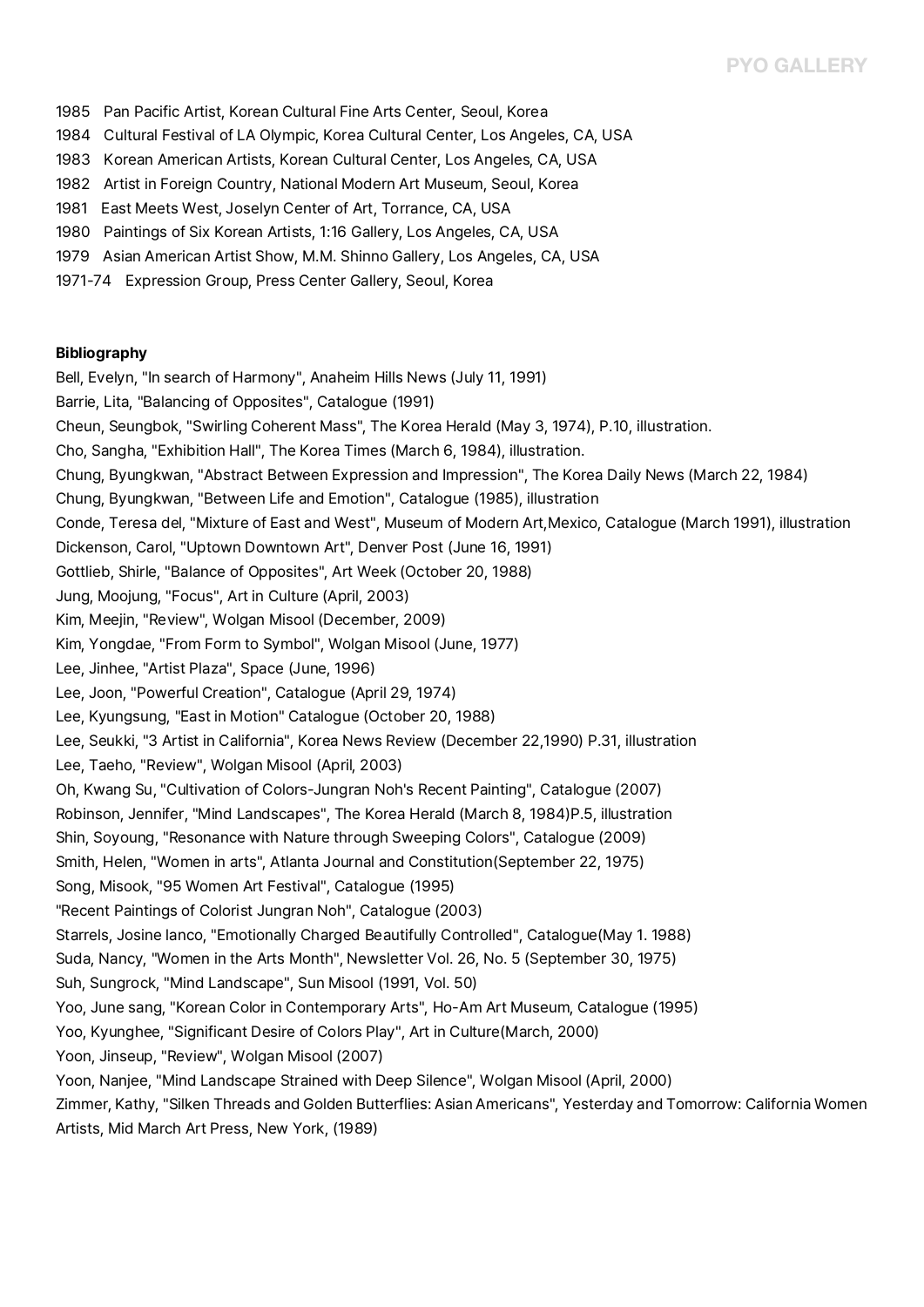#### **Competitions and Awards**

- <sup>2009</sup> Distinguished Alumni Award in Art and Culture from Ewha girl's High school, Korea
- 1991 Distinguished Alumni Award from College of Fine Arts of California State University, Long Beach, CA, USA
- 1981 Second Prize Award, Long Beach Art Center Open Juried Exhibition, Long Beach, CA, USA
- 1981 Honorable Mention Award, Creative Art Center of Burbank, CA, USA
- 1981 Brea Art Center National Open Juried Exhibition, Brea, CA, USA
- 1973 Comtemporary Print-Making Grand-Prix, Korea National Art Exhibition, Korea
- 1971 Korea Grand-Prix Exhibition, Korea
- 1970 Silver Prize Award, National College Student Art Festival, Korea

#### **Public Collections**

National Modern Art Museum, Seoul, Korea Seoul Metropolitan Art Museum, Seoul, Korea Sonje Art Museum, Kyungjoo, Korea Arario Art Museum, Chunan, Korea College of Fine Arts, Ewha Women's University, Seoul, Korea Severance Medical Center, Yonsei University, Seoul, Korea Ewha Women's University Medical Center, Seoul, Korea Lew Memorial Hall, Seoul, Korea University of California, Irvine, CA, USA Korean Embassy, Lisbon, Portugal Korean Embassy, Istanbul, Turkey Korean Consulate General, Boston, USA Ilshin Cultural Foundation, Seoul, Korea MOA(Seoul National University Museum) Seoul, Korea Georgia State University, Atlanta, USA HOMA(Hongik University Art Museum) Seoul, Korea Suwon I park Museum of Art,Suwon, Korea

#### **Corporate Collections**

Ramada Renaissance Hotel, Seoul, Korea Boram Bank, Seoul, Korea John Noble Advertising Co., San Francisco, CA, USA Ludwig and Jeans Law Firm, San Francisco, CA, USA Morton and Lacy Law Firm, San Francisco, CA, USA H & H Management Co., LA, CA, USA Samsung Medical Center, Seoul, Korea Sam Yang Co., Seoul, Korea Byucksan Group, Seoul, Korea Vantage Point Ventures, San Bruno, CA, USA Dong Jin Industry, Seoul, Korea Paik's Medical Center, Seoul, Korea Miranda Hotel, Korea